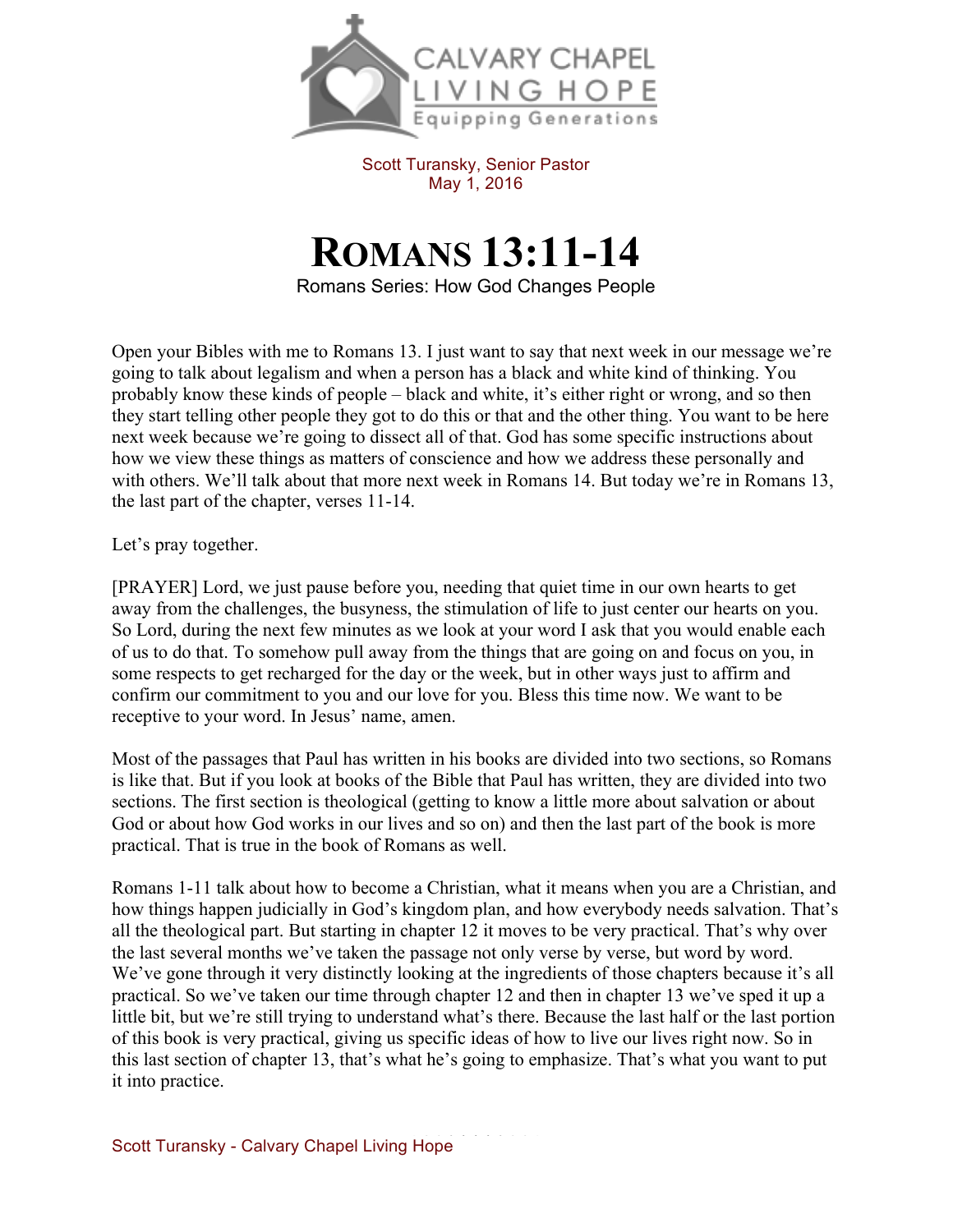I'm really enjoying this particular part of the passage because this is the "take Jesus home" part. One of the things I like to emphasize about our church is that we take Jesus home. When we leave here we don't just have it in our heads, but we go and we do something about it.

Paul is making this appeal to the people now to go and do something about it, don't just get it in your head. So I hope today when you leave you'll be stimulated to take your faith into other areas of your life, whether it's you're expanding your view of God through the worship or through maybe something God's doing in your life, that you'll do something different. I think that's the call that we're going to see in this passage.

I'm going to read verses 11-14 and then we're going to take them apart and look at them in a little more detail.

Verses 11-14 say this: *And do this, understanding the present time: The hour has already come for you to wake up from your slumber, because our salvation is nearer now than when we first believed. The night is nearly over; the day is almost here. So let us put aside the deeds of darkness and put on the armor of light. Let us behave decently, as in the daytime, not in carousing and drunkenness, not in sexual immorality and debauchery, not in dissension and jealousy. Rather, clothe yourselves with the Lord Jesus Christ, and do not think about how to gratify the desires of the flesh.*

Let's look at the first phrase in verse 11. *And do this, understanding the present time.* The idea of *do this* means that you're doing something about it. You're taking Jesus home, you're putting into practice the things that you're reading in the scriptures or you're learning from the Lord.

I'm convinced that when you're applying theology into your life it affects every area of your life. It affects how you dress, how you drive, where you park, where you spend your money, what groceries you buy. It affects everything that you do. It's in the details of our lives and we want to work our faith into those very details. There's nothing that's outside of God's realm.

I like talking to children and asking about computers. Do you think God understands computers? That is a really fun question to ask children because sometimes they think computers must be out of God's realm somehow because they're more modern than God is or something like that. When they realize that God is the one who designed everything, then of course He understands computers. But that's not just for kids. Sometimes we live our lives as if God isn't a part of that and we haven't brought God into that part of our lives. So he's saying *do this, understanding the present time.*

Now the word *understanding* is the word *oida.* The word *oida* means to know or to get it. "Oh I get it." Now what are we getting? We're getting *the present time*. When we understand this very important thing, we're aware of the time, then good things can happen.

He continues by telling us, "I want you to take note of this. This is really important. I want you to take note," and he's going to help us understand exactly what this time is. So look up from your busyness and you're working at your coffee or your note taking there, and you're looking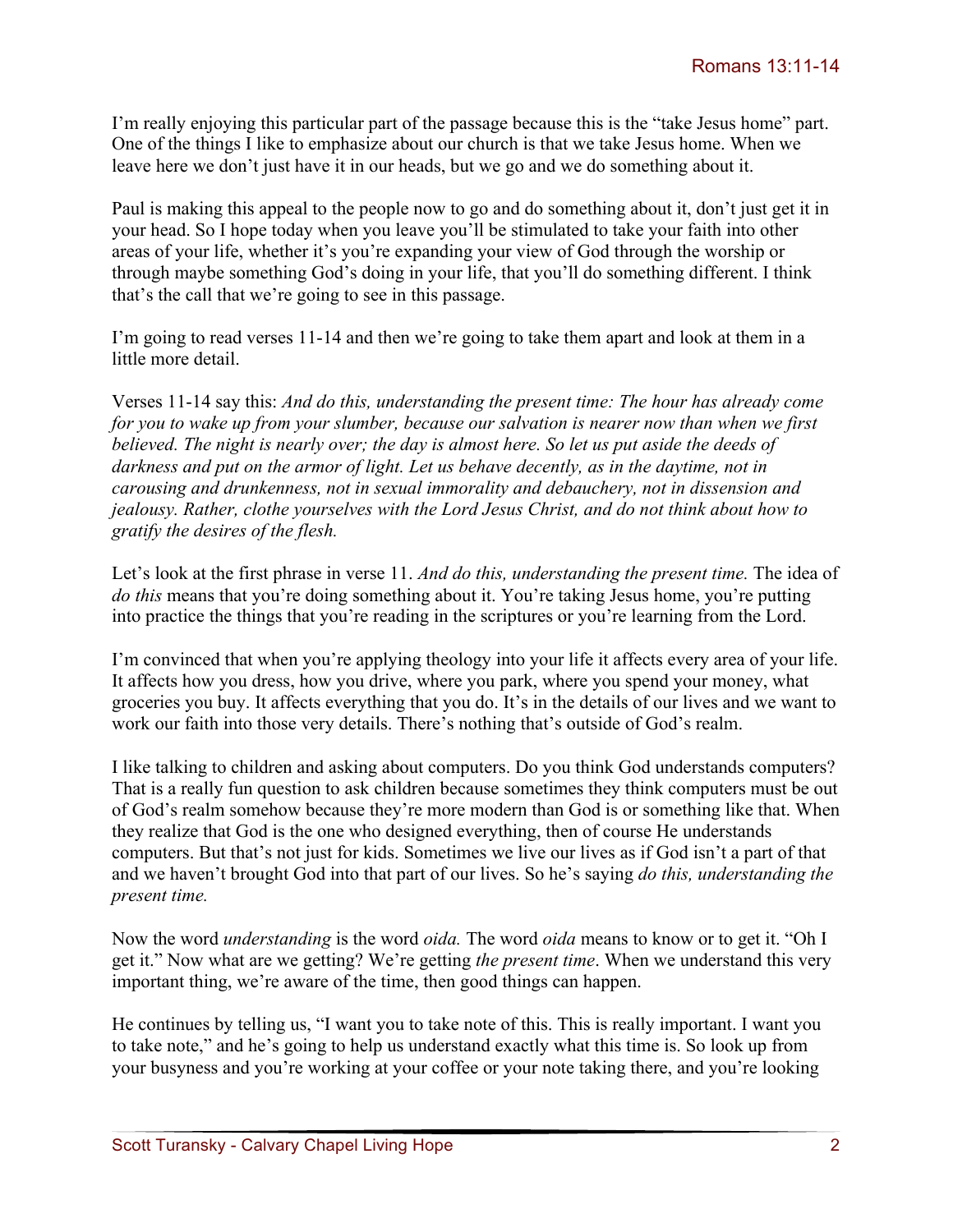up, and you're saying, "Okay. Where's the clock and what is it saying?" Now he's going to tell us what the clock is saying in the very next verse.

Verse 11 says this: *The hour has already come for you to wake up from your slumber, because our salvation is nearer now than when we first believed.* 

You've probably had this experience where you're lying in bed and you look at the clock and it jolts you because you go, "Oh no. I didn't know it was that late. I need to get up and do something about it." It's that sense of urgency that's being described here.

What is the clock saying? The clock is saying that your *salvation is nearer now than when we first believed.* So there's a sense of urgency. But if you look at that word *salvation* you might get confused because usually when we talk about getting saved we talk about coming to Jesus Christ and accepting Jesus Christ to come into your life. But the Bible uses the word *salvation* in three different ways. I want you to see this because it will help you get a fuller picture of the theology of salvation.

Certainly the first part that we talk about has already been talked about in Romans 10:13. It says, *"Everyone who calls on the name of the Lord will be saved."* So if you're here today and you haven't accepted Jesus Christ as your Lord and Savior that's the first part of salvation you want to catch. You need to make a personal decision that says, "I want Jesus Christ in my life. I want to live my life for Christ." When you do that we call that justification. That's the theological term that describes the open relationship we have now before God that sin isn't in the way because we have a Savior that's taken that away. And so we accept the Savior Jesus Christ into our lives and we are justified.

That's the first use of the word salvation and that's how I normally use it in this church. When I'm talking about getting saved, I'm talking about accepting Jesus Christ as your Lord and Savior. But the word is also used to refer to sanctification, which is the process of growing in your faith.

It's in 1 Corinthians 1:18 that Paul uses it that way when he says, *For the message of the cross is foolishness to those who are perishing, but to us who are being saved it is the power of God.* Do you see the idea of you're being saved? You wouldn't want to say in justification you're being saved. Justification is you're saved once and for all. You accept Jesus into your heart and you are saved. But once you get saved, God puts you at point A here and He's moving you to point B, which is to be more like Christ. That process of doing that is your life, that's your lifetime. Now the more you yield yourself to the Holy Spirit the more He's able to sanctify you and move you forward. So that's what he's talking about when he uses the term that way. That's the sanctification process.

But in our passage today, here's the verse again, he's talking about the glorification. When you see Christ finally at the end and you're there. When we see Christ face to face. He describes it in our passage in Romans 13:11 – *The hour has already come for you to wake up from your slumber, because our salvation is nearer now than when we first believed.* The idea is getting closer, the time when we're going to see Jesus face to face.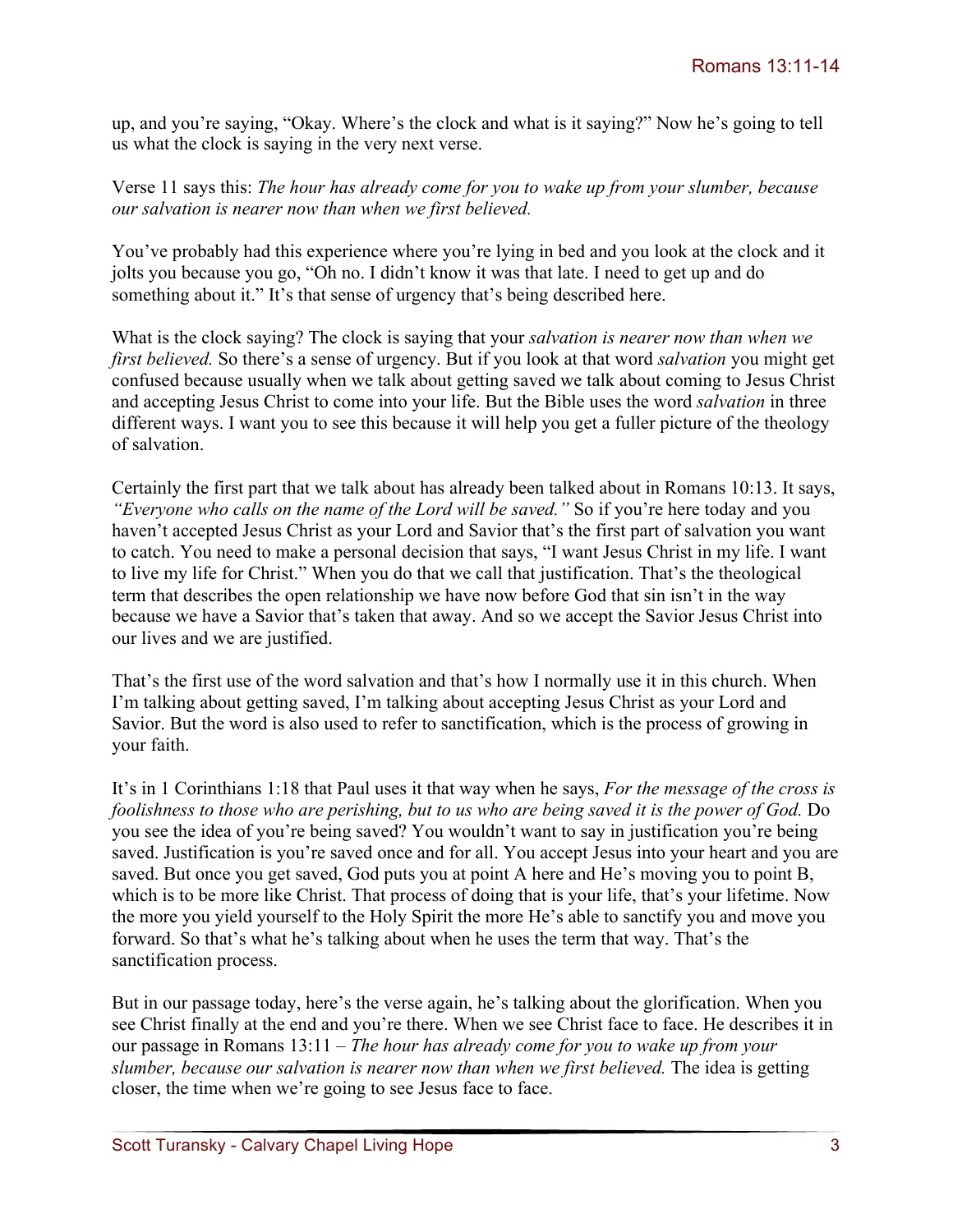When you think about a deadline it motivates you to action. Especially when the deadline is closer. And that deadline is getting closer in the fact that Christ is coming back for us. When we have that sense of knowledge, of understanding, remember in the first line of verse 11 it says *do this, understanding,* or I get it. Oh I get it. Christ is coming back soon. Or we're in that dawning of this new day when Christ is coming back. Therefore I need to live differently. I need to do something differently because my salvation is closer now than when I first believed.

What we mean by that is when we experience that moment of being with Christ we have freedom from sin. Then we have perfect health. Then we're perfected in all kinds of areas of our lives. Every growth that our mortal body has is pointing toward that day when we will experience the sense of God close. We'll know Him. We'll be close to Him, and our life on this earth will be over because we'll be close to Him in that special way.

Now what that is doing is it's giving us this sense of urgency. I would suggest we all need that because we become complacent in our lives. As I was thinking about this, it's not just in the New Testament that we're taught this. In the Old Testament David was asking the same thing. In the psalm he says – *Show me, Lord, my life's end and the number of my days; let me know how fleeting my life is.* Why? Because we get consumed with our lives and with everything that's going on and we think it's all so important. David's saying, "Give me some perspective, Lord, in the midst of this so I can understand what's going on."

Another psalm says this – *Our days may come to seventy years, or eighty, if our strength endures; yet the best of them are but trouble and sorrow, for they quickly pass, and we fly away*. Now if you're a young person, you may think that seventy or eighty years is a long way away. I used to think that everybody over forty was ancient. I've changed my perspective since then.

I think that time is relative when we start looking at that. Two teenagers sitting in a car talking for two hours; that can go by in a blink of an eye. But for the parents who know those two teenagers are in the car, to us is like a lifetime, wondering what's going on in that car. It's relative when we start thinking about time. And so this idea of time is important for us because there's a danger for us to forget about the urgency of the moment and forget our mission because of prosperity, because of complacency, because of satisfaction or indifference. So we need to have this sense of urgency, this sense of anticipation, I would say.

Now let me ask you a question. I was trying to evaluate this week. When you have this sense of urgency in your own life about we've got to share the gospel with people, there are people dying and going to hell, or I really need to get my act together here, I need to work on this because bad things could happen to me or because Christ is coming back soon and I want to be growing in Him, now what motivates you? What is the emotion? Is it fear? Or is it anticipation?

Hopeful anticipation is I think what we need to do, but I think some people are motivated by fear partly because their view of God is that He's an angry God and they're going to see Him at some point. "Oh no. I've got to see God and He's going to be mad at me for all the things that I've done." That's bad theology. In fact the best theology is the theology of a Father who's longing to see us. So there's this sense of hopeful anticipation that we have as we come before the Lord.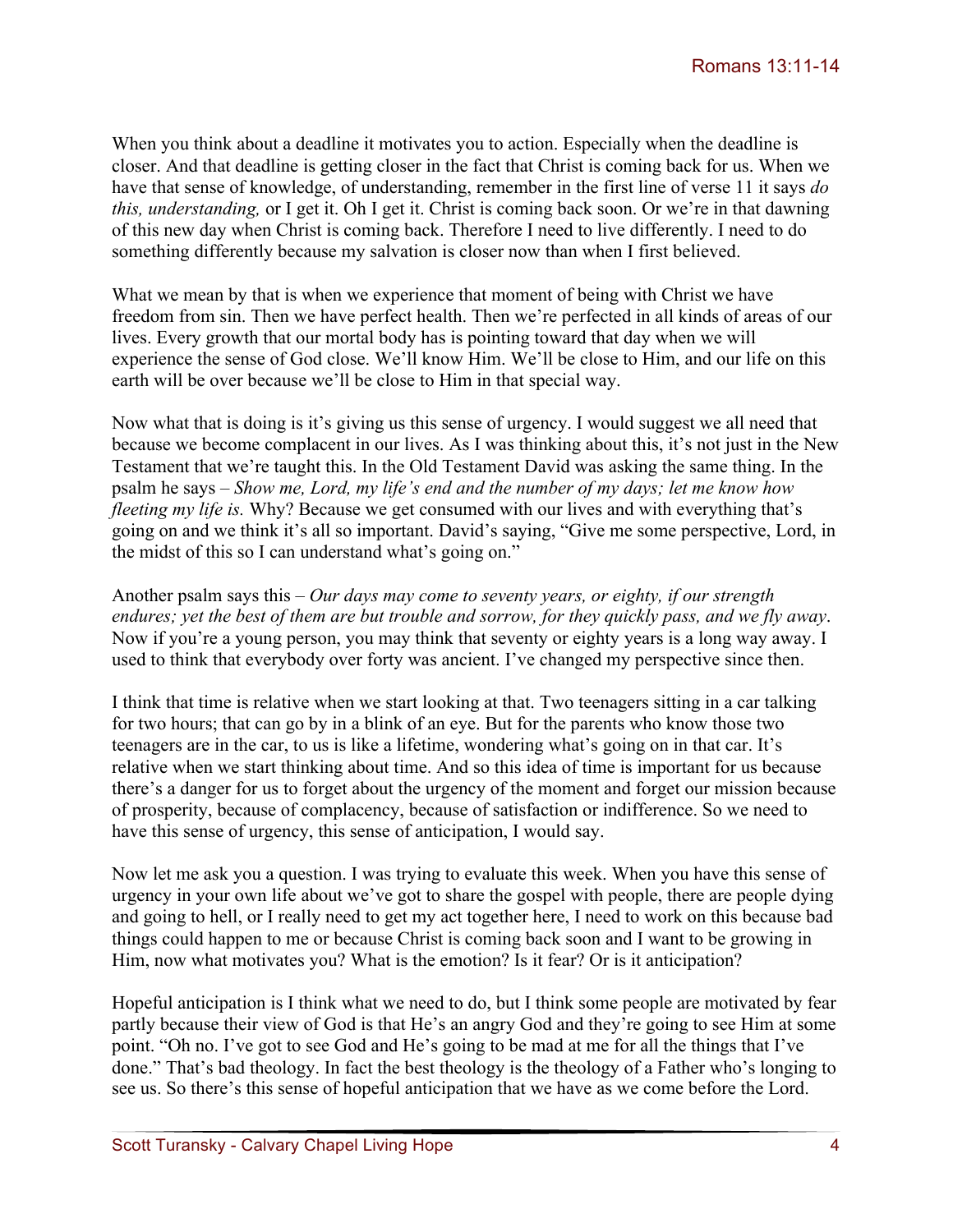But there's some people who view God as an angry Father. They put the two things together. That's really bad theology. So you have to change your theology in order to have this hopeful anticipation that God wants to work in your life and you're going to see Him. This anticipation is a good thing. God's going to do some great things in the midst of that.

The implication here in this passage as we've looked at it has to do with sleeping and being awake. So the implication is that if you think you're awake maybe you're not. And so Paul is trying to give us a wake-up call, jolt us a little bit. So we're asking the question, am I dreaming? I think we have to ask that question.

I don't know if you've had this experience, but you're sleeping and you're having this dream that you're awake and you're doing something, and then you wake up and you go, "Oh good. I'm glad I wasn't really awake." So you've got to ask the question about real life. This is the illustration that Paul is using. Are you dreaming? Are you living in a dreamland or dream world right now or are you awake? He's saying wake up. Live a life differently because you're awake now. That's the picture here. Maybe it's this idea of am I dreaming or am I awake.

I believe this: Everything in the world that does not awaken more of our faith is putting us to sleep spiritually. Most of the world thinks that it's awake when it's really sound asleep. We live in an entertainment-saturated society that often is in dreamland and not in touch with the realities of what's so important today in our own hearts, in our world, and what's going on. Paul's saying, "Wake up. This is important."

The word amusement is an important word. The word amuse is made up of two words – 'a,' which is not, and 'muse,' to think. So amusement is what we do. We don't want to think.

There are some people that are captivated by amusement and that's all they want. They want to be amused by this or that. That's the danger here. We want to be people that are focusing on the Lord and we want to be awake spiritually.

As I was pondering this in my own thinking this week and trying to figure out what to share with you in regards to this, I thought about sleepwalking and I thought I'm just kind of going to do some checking on this.

It's really interesting. I don't sleepwalk (I don't think), but there are people that do and have a real problem with this. I mean they have to barricade the door and all kinds of things because they're afraid they're going to get out.

I was reading that one lady was gaining weight and food was missing from her refrigerator. She's realizing she's eating while she's sleeping, not realizing it, and that's part of her problem.

One guy I was reading about would hide things that he needed for work. He'd wake up in the morning and couldn't find what he needed for work.

One woman said, "I go to bed with my clothes on because I never know where I'm going to wake up."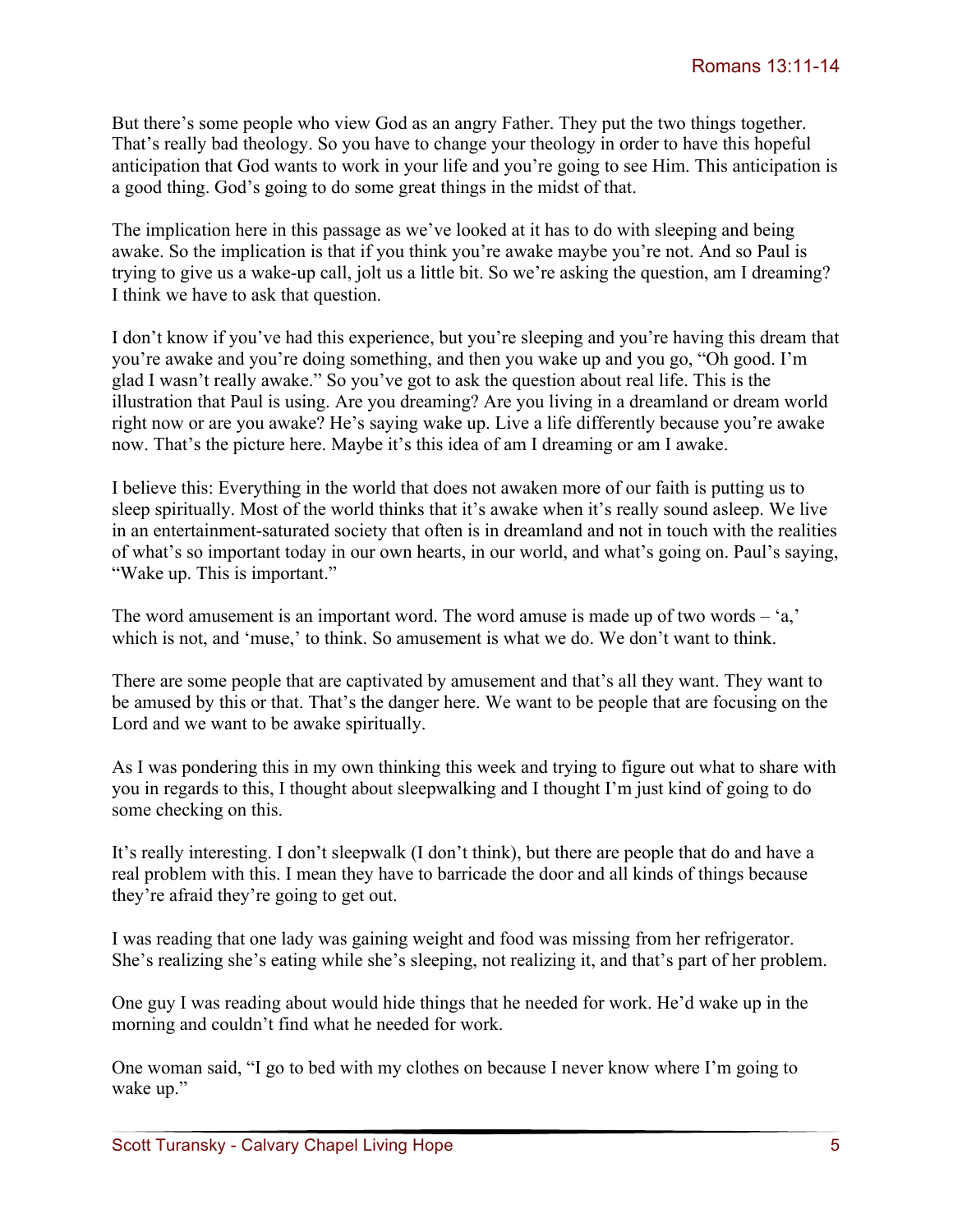But here's an interesting illustration that I read. "I sleepwalk when stressed and I pay my bills. Once I paid off the entire loan on my car. I once paid my credit card off twice in fifteen minutes. Yep. They will take the extra money. The funny thing is that I have no recollection of the payment until I check my bank account or my checkbook and realize what I've done. I don't want to take meds for this problem. I'm not sure what to do. By the way, I have an excellent credit score." No doubt.

Now I think some people are sleepwalking in their lives. They're walking around as if they were awake, but they're not really awake. So Paul is addressing that and he's saying wake up. This is the wake up call that Paul is saying we need to live differently, and in doing that now he tells us how to dress. So you want to wake up and then you want to dress in the right kind of way.

So verse 12 let's go on there. It says, *The night is nearly over; the day is almost here. So let us put aside the deeds of darkness and put on the armor of light.* We're putting on this armor to fight the battle. Because we need to view the Christian life not as a playground but as a battleground that God wants to do work through us and we're fighting this battle that's so important here.

Now it's so interesting to me that as Paul is talking about this he doesn't just talk about it in negative terms. Night. Darkness. Evil. Death. That's all true because sin and pain and suffering all lead to those kinds of things. But that's no longer the main truth for us because he's saying the night is over, the dawn is coming. The new day is here so we're opening up into this new day and this day is dawning in a positive way. We're talking about light. We're talking about moving forward.

I would suggest as a Christian we have this positive view of life because we are moving forward into this new day. We're not plagued by all the… We're kind of in between the darkness and the light and God is moving us and helping us see it's daytime, wake up, put the clothes on that you need because, wow, this is a great day for us.

He gives us the instructions of what this should look like in verse 13 by saying these words – *Let us behave decently.* Four words. We could just take those and leave here. We got it. *Let us behave decently.* What does that mean to behave decently? – *as in the daytime, not in carousing and drunkenness.*

There's three different categories here that we're going to look at. *Not in carousing and drunkenness.* That has to do with pleasure or being addicted to pleasure or addicted to drunkenness and carousing. So if you think of carousing and drunkenness what you're talking about is people who are addicted to pleasure. They're just going around from party to party. These are party animals. And so he's saying let us not get sucked into that particular problem.

Then he says next – *not in sexual immorality and debauchery.* So sexual immorality can be a problem in people's lives. And the third one has to do with anger or described here as *dissensions and jealousy.* Now we all know how this works. Whether you're male or female, you're young or old you know that if your mind dwells on certain bad things it starts to mess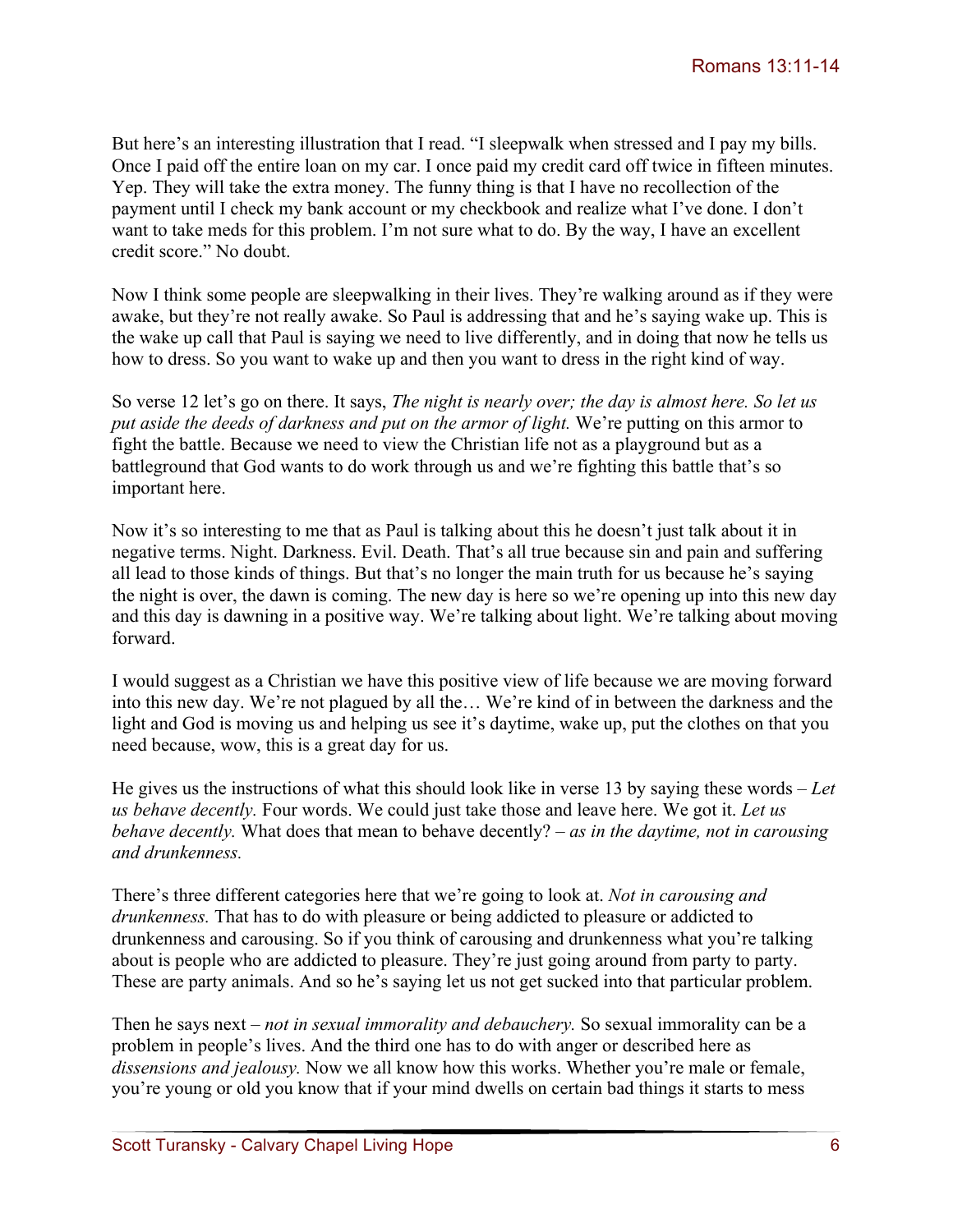with you and you start to move in the wrong direction. You must focus your attention on the day, on the light, moving in the right direction. We have to be moving in that way.

If you're struggling in any of these areas, any kind of addiction, you know that in order to overcome an addiction you must be thinking about the light. Because as soon as you start thinking about the dark you're attracted back to that particular problem. When I was a teenager I was told that there are three basic problems that people fall into in their lives. These are these three problems.

Now the first one is described as materialism to me, but the idea that I'm going to find pleasure from material things. It was suggested that early on in my life I should develop a plan for every one of these because it's very easy as your life continues on to get sucked into one of them. So young people develop during this in their lives.

You have to have a plan. You have to have a plan for dealing with bitterness or it will consume you. You have to have a plan for sexual immorality.

I work with young people and it is really hard today to be a young man growing up in our society when pornography is readily available. Pornography is dangerous, of course, because it damages your sexual relationship with your mate later on. But it's damaging to your health. It drains the maleness out of a person. Males who are addicted to pornography have a hard time leading. They just don't do well as males as God has designed them to do. It's a damaging thing to them. Every person needs to have a plan. So I'll encourage young men. I'll say, "Get a written plan. You should have a written plan that helps you deal with the temptations that you face all the time in regards to sexual immorality."

Pleasure is out there all the time. Advertising is always telling us that we need something else, we need to move to the next level, we've got to buy this particular product or wear these particular clothes. Pleasure addiction is one of those things that we can easily find ourselves attracted to. Most people struggle in one or more of these areas, and so having a plan is very important because we can become bored, or we become lonely, or you're discouraged, or things aren't going your way. It's easy to be attracted to some of those things that seem satisfying to you, and they are painful. It's not best to turn to relief from alcohol. It's best to turn to the light.

So Paul is saying don't turn to those things to soothe yourself. Don't look at those things to satisfy the needs that you have when things go bad. Don't even get involved in those things when you're bored or just attracted to those things are part of the world. Focus on where you need to go. You're in a new day and God wants to do some main things in your life to move you forward. It's like going to work in your pajamas. You don't do that. You dress with the armor of light is what he's saying here.

So in verse 14 he continues on by saying *rather.* In other words, instead of getting involved in those negative things, do this instead – *clothe yourselves with the Lord Jesus Christ.* Wow, that's really interesting. The day is at hand. What are you going to put on? You're going to put on Jesus on your life. You're going to live like Jesus lived. You're going to put on this armor of light that's described here because we're in a battle.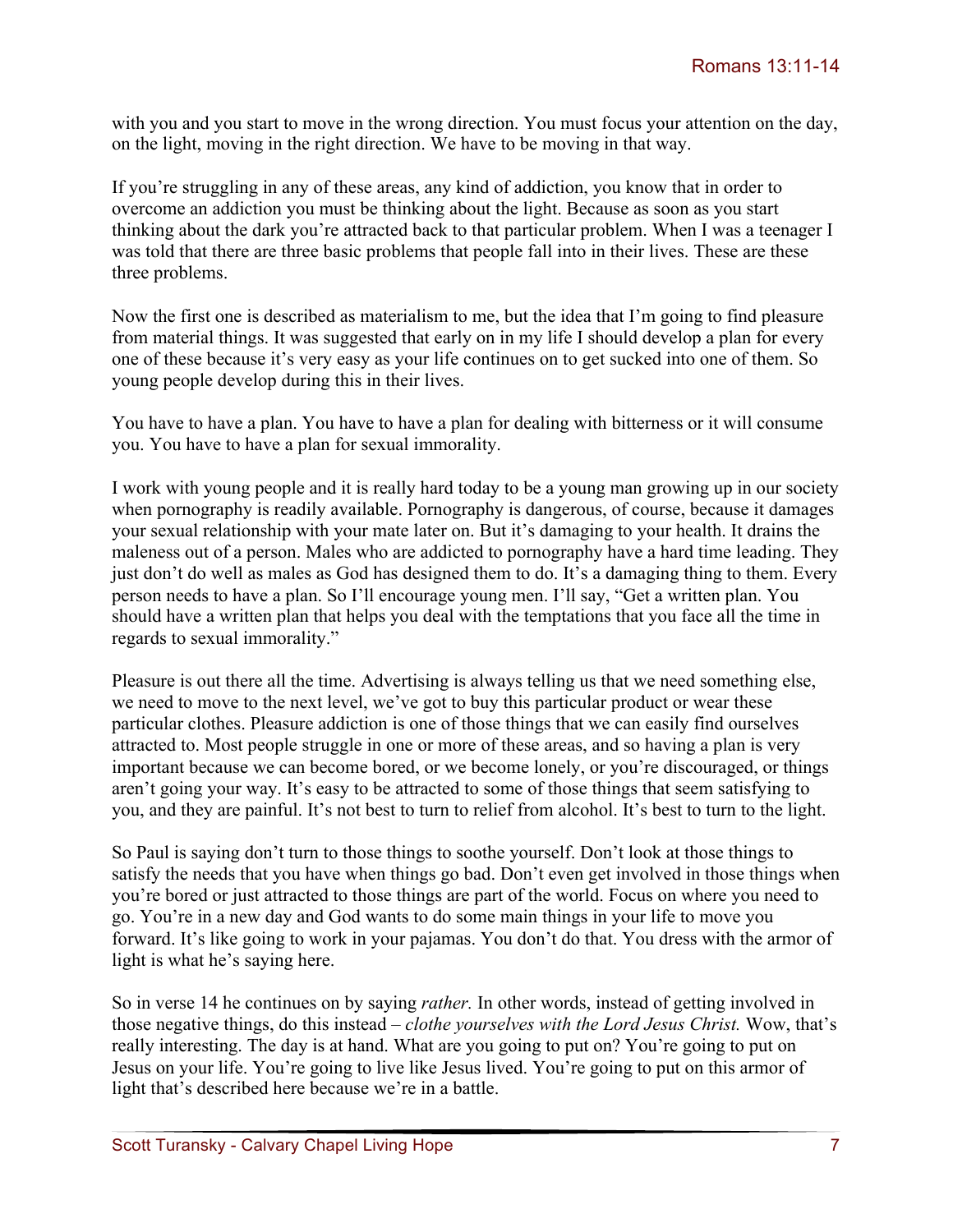Now the passage is written to people who are already Christians. That's you and me. If you've accepted Jesus Christ as your Lord and Savior, that's most of us in this room. We've accepted Christ. So he's writing to us and he's saying wake up and *clothe yourself with Christ*. So we do that in addition to the salvation that we have or we accept Jesus Christ into our lives. We live in a way where we're clothed with Christ and we're moving forward. That means we live differently, we dress differently in this spiritual sense and we fight the battle differently.

But I don't want you to think here for a moment that if you dress this way then you are a Christian. Just because you dress like a Christian or you fight the battle like a Christian doesn't mean you are a Christian. You start with justification. You start by accepting Jesus Christ into your life. It's the faith then upon which you build and then you clothe yourself. You don't clothe yourself to make other people think that you're a Christian. You first have that faith and then you're moving forward.

This clothing in Jesus Christ is I think strategic because it's not clothing yourself with imposition. Some people think, "I'm a Christian and all those rules. It's like putting on sackcloth and ashes as I walk around," and that's the clothing they're thinking of. Restricting clothing.

No. That's not the clothing we're seeing. We're putting on Jesus Christ because He's the parachute that allows us to land behind enemy lines to fight there. He's the high impact protective anti-explosive suit that allows us to deal with the attacks of the devil. It means that we put on the asbestos fireproof clothing so that we can rescue people from hell. It means we have the bulletproof vest so we can withstand the attacks of Satan in our lives. It's this clothing that admits us into the presence of God and all the benefits that are associated with it. It's like when you wear this certain clothes then you have benefits.

Every week when I get on an airplane they let us get on in order. There's a certain order in which you get on and one of the things they say is military personnel in uniform can get on first. That's what they do. It's a way on honoring our military. I think it's great.

My son is disappointed because the rule in the Marines is the Marines never travel in uniform. They don't travel in uniform. The Army does. Does the Air Force travel in uniform? Yeah. So they don't mind getting shot at. But the Marines don't want to be targets, so they don't dress in their uniform. But anyway what happens is you have special privileges if you're dressed in your military uniform. You get to get on the plane first.

When you're clothed in righteousness, you're clothed in Jesus Christ you have special privileges. You want this. You want to live this way because you walk around with this sense of "yes, I have privileges and I want to share them with you." That's the kind of thing he's talking about here.

Verse 14 ends the passage for us. It says *and* lastly *do not think about how to gratify the desires of the flesh.* So he's saying wake up, clothe yourself with Christ, and don't gratify the desires of the flesh. And notice he uses the word that describes how we gratify or how we start down that path. Notice it says there *do not think about how to gratify the desires of the flesh.* Don't think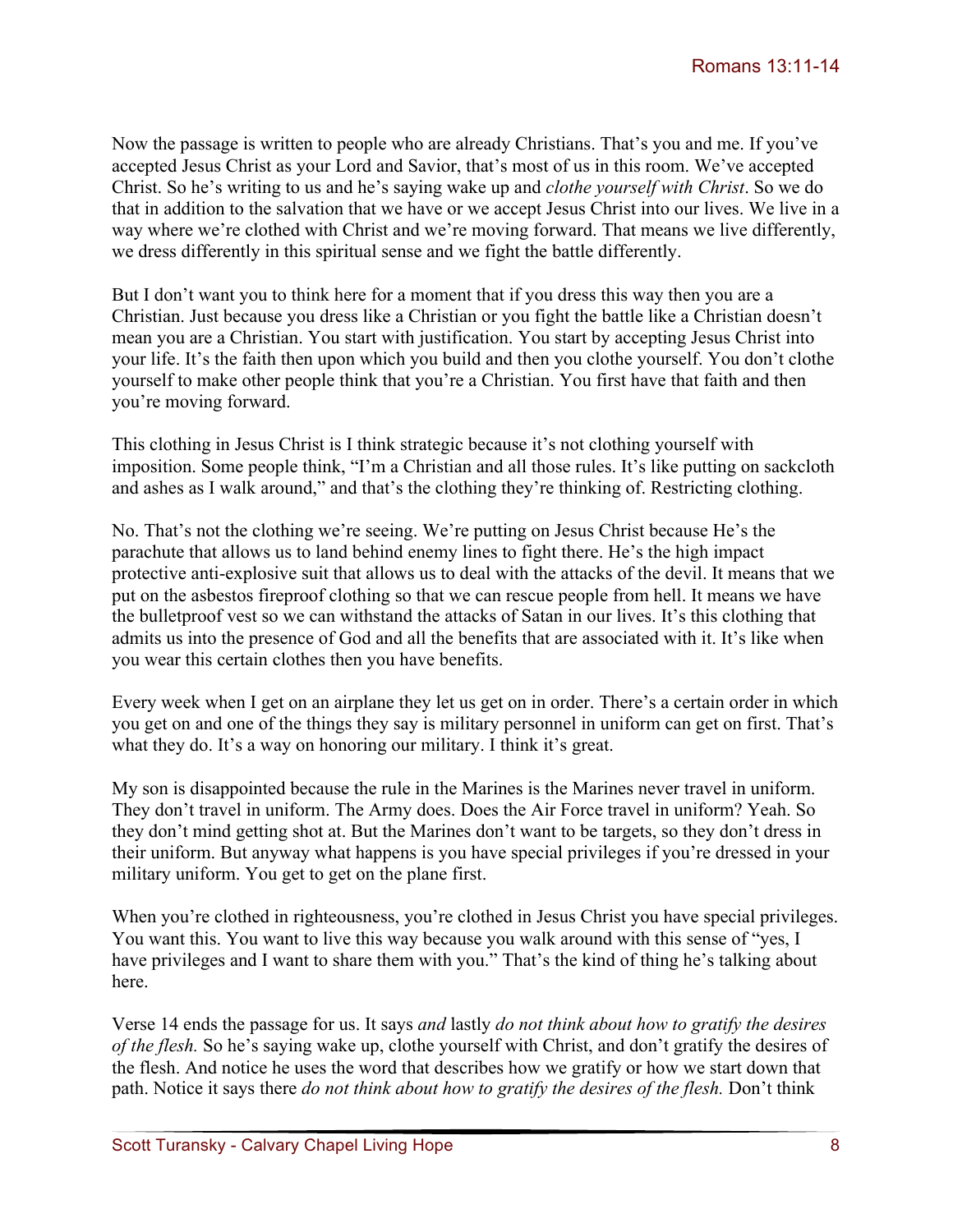about them. Because it's the thinking that gets us started down that path. So we need to have a plan about how to think.

I would suggest and I want to take you back to the first part of the practical section of Romans 12 where he gives us the same exhortation. As he moves from the theological section into the practical section he says this: *Do not conform to the pattern of this world, but be transformed* (how?) *by the renewing of your mind*.

If you're addicted to things (pleasure or other things) or if you've got anger problems or if you've got sexual immorality problems, it's a thinking issue. That's where we start. We have to change the mind. And that's what God is saying. Let's change the mind first so we don't gratify those desires of the flesh.

So that's what he's saying in verse 14. *Do not think about how to gratify the desires of the flesh*. We choose what we're going to think. We have the right clothes on and we're moving forward and God wants to do some great things and amazing things, I think, in our lives as we're trying to do that.

What does that mean when we clothe ourselves with Jesus Christ? Does that mean we do more for Christ? Well I think for some people it does. I think some people aren't doing enough for Jesus Christ and they need to do more. But I don't think everybody needs to do more. I think some people need to just do it differently because the way they're doing it just isn't clothed in Christ. And then I think there are other people who should be doing less because less would allow them to focus more on what the Lord wants to do in their lives. So the way you clothe yourself and what that means particularly for you is very important.

I think some of us just get plain overloaded in life. There's so much going on we can't even think about how God wants us to walk or live or be dressed. We just don't understand that.

As I was reading about being overloaded this week, I read this illustration, a testimony that someone shared. I want to read it to you because it was motivating for me and it may be for you as well.

This person says: "I will never forget the evening when Linda and I on our living room floor decided it was time to make substantive changes. Together we took out a pad of paper and sat down before the fireplace. 'Let's start by pretending everything in our lives is written on this paper,' I suggested, Every attitude, every activity, every belief, every influence, then let's erase it all. Tear up the paper and throw it in the fire. Wipe the slate clean, erase away all our beliefs, everything we have been taught by parents, friends, society, and church, remove all our hopes and dreams, remove all our possessions. Nothing should remain. And then let's give the pencil to God and ask Him to redesign in our lives with that which is fully and spiritually authentic.

It was an exciting evening. An exhilarating sense of freedom swept over us as we wrestled control of our lives away from the world. We felt the elephant slipping off our backs. As we turned and handed control over to God, no spiritualized elephant took its place. The Father we instantly sensed had in mind much more than our survival. It was an indescribable feeling. Our